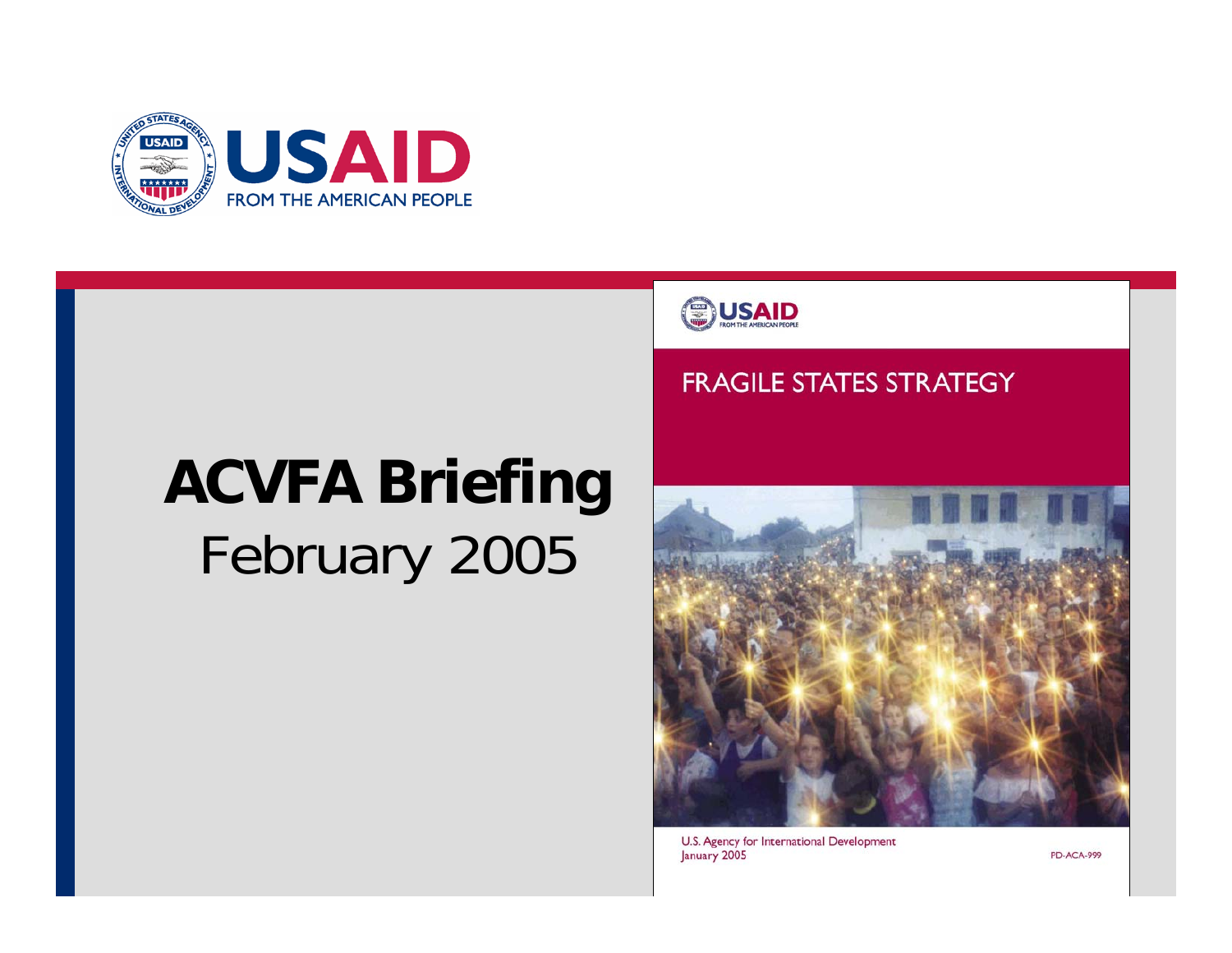### **Why Fragile States?**

#### • **Link with USG National Security**

– "America is now threatened less by conquering states than we are by failing states"

» National Security Strategy, 2002

- **The international community is equally concerned**….
	- "Despite the recent Tsunami tragedy, it is important that we do not forget the silent Tsunamis -- the plight of millions of people living in fragile states …"
		- » Senior Level Forum on Development Effectiveness in Fragile States (DFID, OECD/DAC, the UNDP and the World Bank)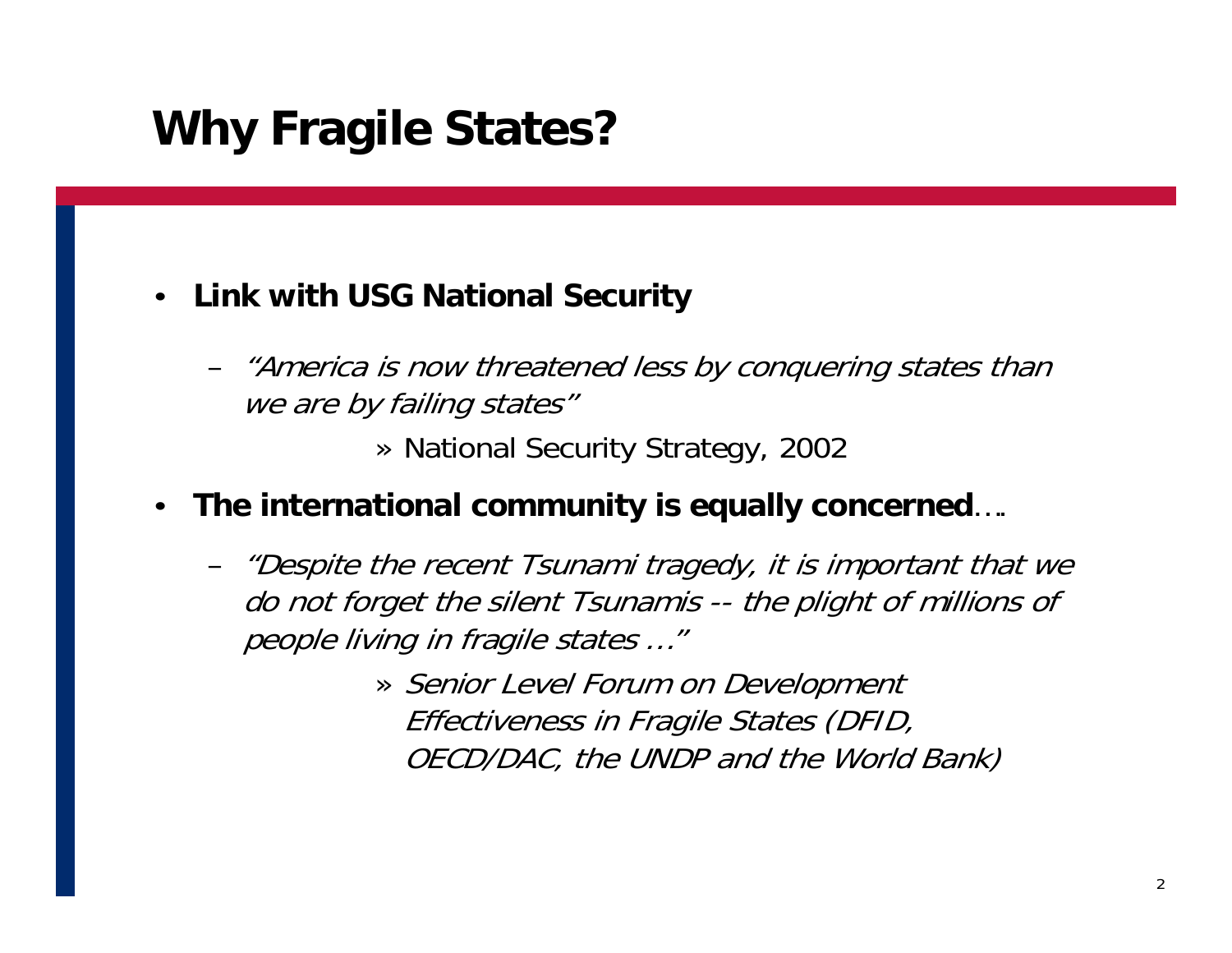### **The Context**

- $\bullet$ **National Security Strategy**
- $\bullet$  **USAID White Paper on Foreign Aid in the Twenty-First Century** 
	- – Strengthening fragile states was identified as one of USAID's core goals
- $\bullet$  **The Office of the Coordinator for Reconstruction and Stabilization** 
	- –USAID will be principal operational partner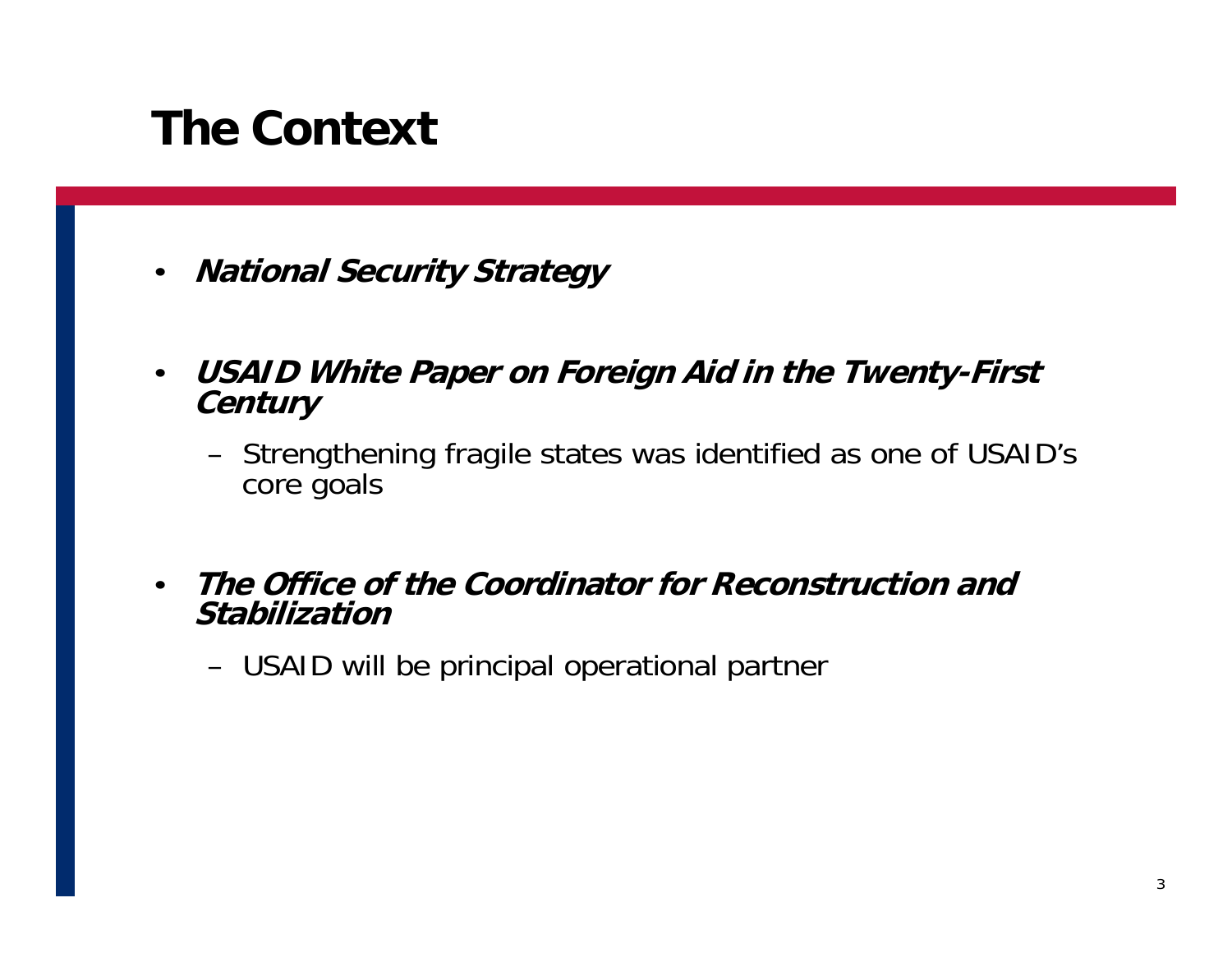## **The Strategy**

- $\bullet$  **Will be the guide to USAID's work in crisis and crisis-prone states** 
	- **Key Messages** 
		- Weak, ineffective and illegitimate governance is at the heart of fragility
		- We can't make a difference everywhere
		- Effective response requires leadership and close coordination

#### – **Major Initiatives**

- Fragile state analysis and monitoring, strategies and programs
- Fragile States Business Model
- Program Flexibility
- DCHA Restructuring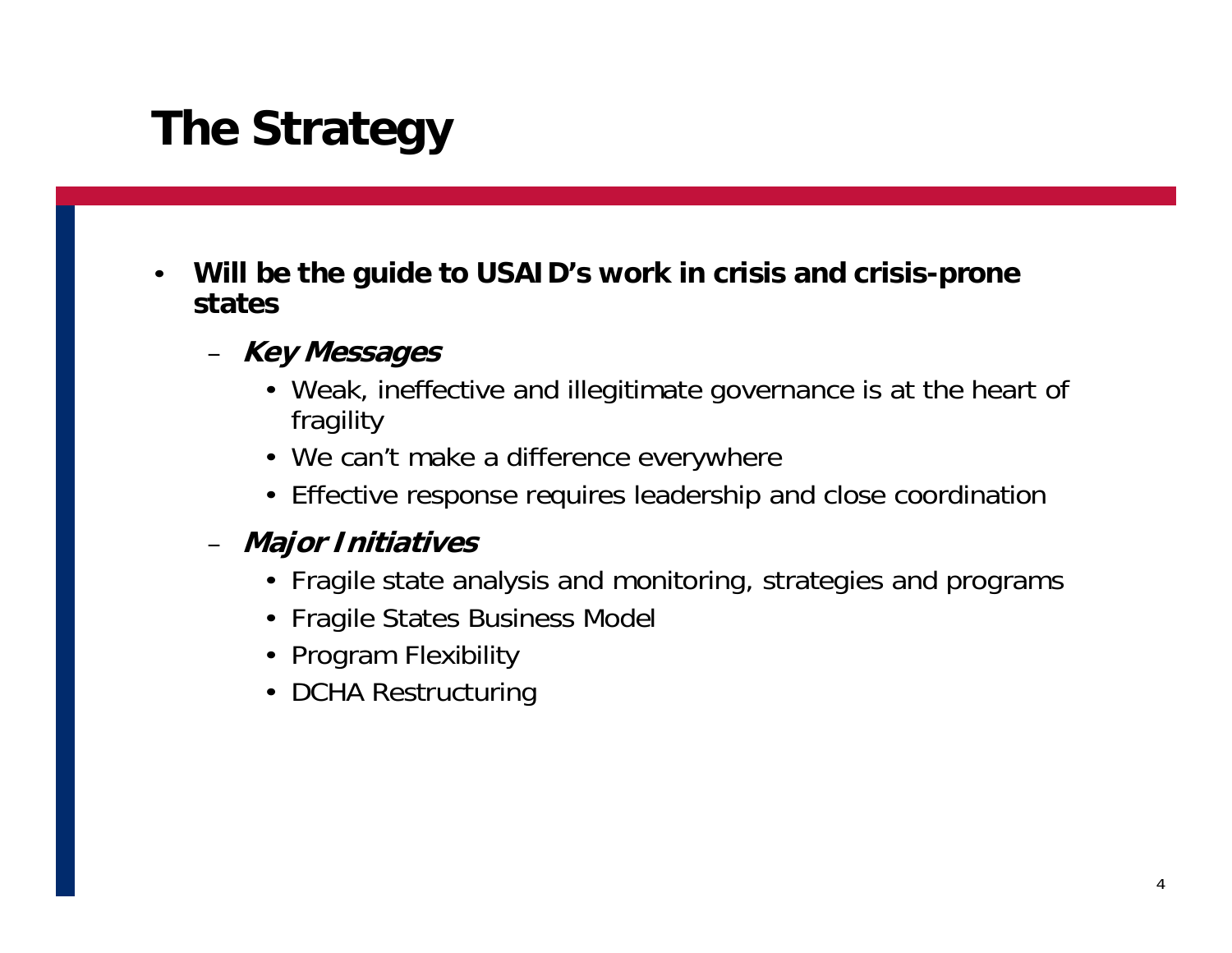### **Program Flexibility**

#### • **Expansion of the TI account**

- FY 06 request of \$275 million
- Provide OTI-like flexibility to key Mission Programs
- Better align resources with objectives
- Expand magnitude of rapid response capability
- Expand short-term and visible impact
- Redirect as conditions change and opportunities emerge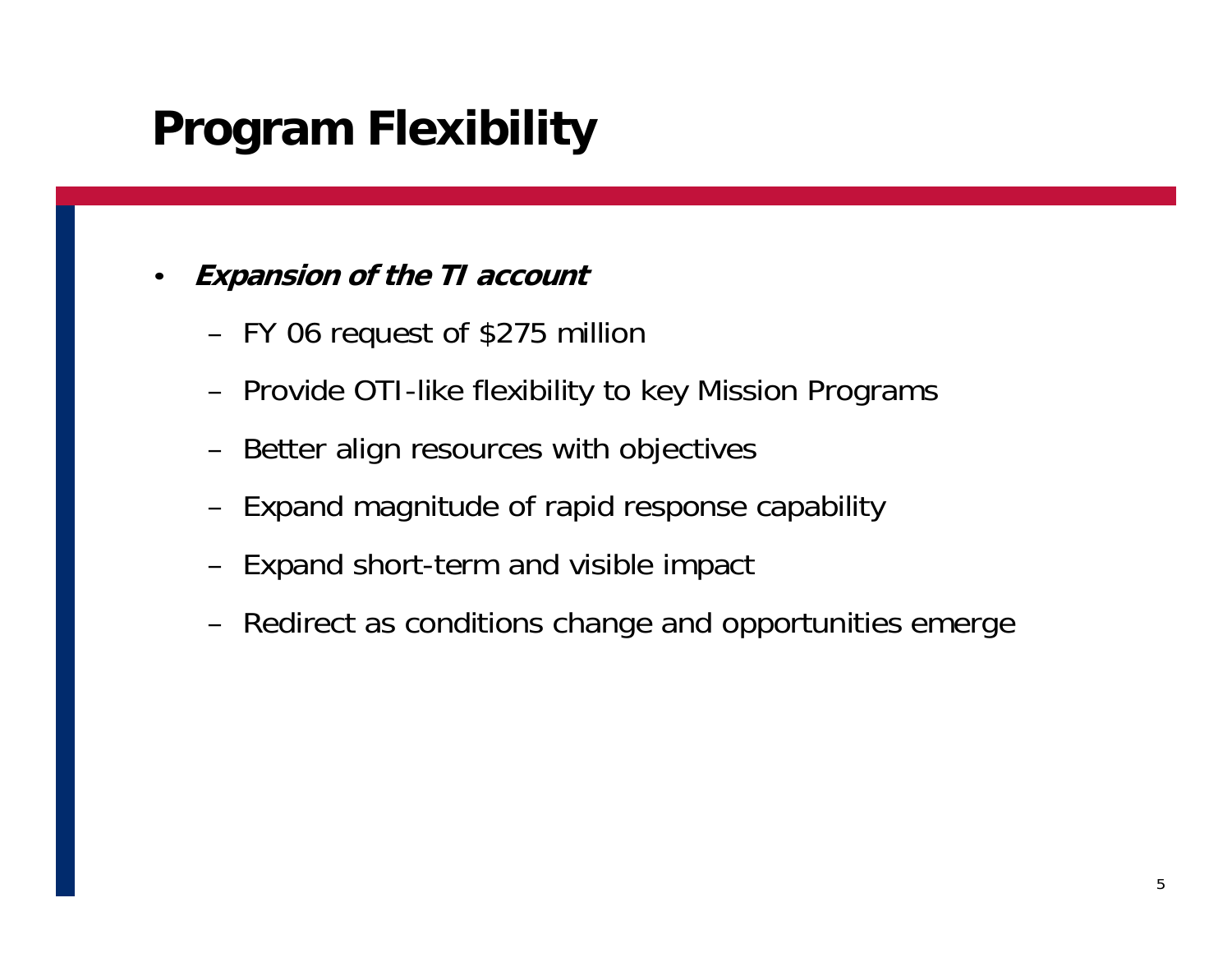## **Program Flexibility**

#### •**Cash for Food**

- $\bullet$ \$300 million from Title II to IDFA to improve flexibility, save time and result in more food and lower costs
- •Implemented by FFP largely through NGO and WFP Partners
- $\bullet$  Local and Regional Food Purchases
	- Non US food purchases limited to LDCs
		- $\checkmark$  Supports local farmers
		- $\checkmark$  Encourages local production
		- $\checkmark$  No disincentive to local prices
		- $\checkmark$  Stimulates local trading networks
	- Provides infusion of cash into local economy
- Can be used to stabilize the prices of legitimate crops as a counter-narcotics and alternative livelihoods measure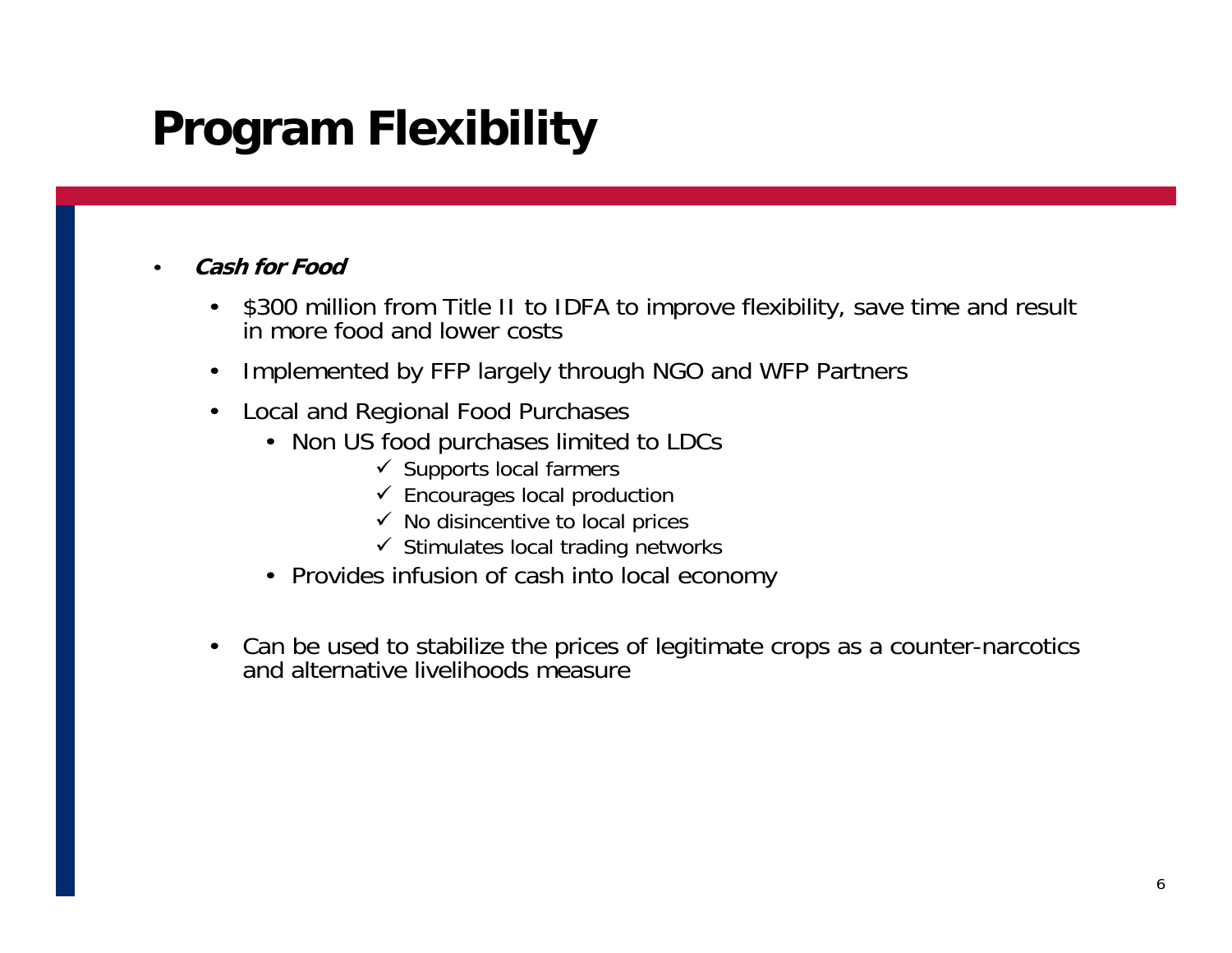### **Organizational Change**

### • **Sharpen DCHA as Leading Edge of Response**

- Better manage crisis/transition/recovery continuum
	- Identification of Task Force Leader at the outset of crisis
	- Shared Joint Task Force Leadership: DCHA/Regional Bureau co-chairs
- Expand reserve response capability
	- Larger Pool of Technical expertise in the "Bullpen"
		- » Personnel Service Contractors
		- » Contractors and detailees

(continued)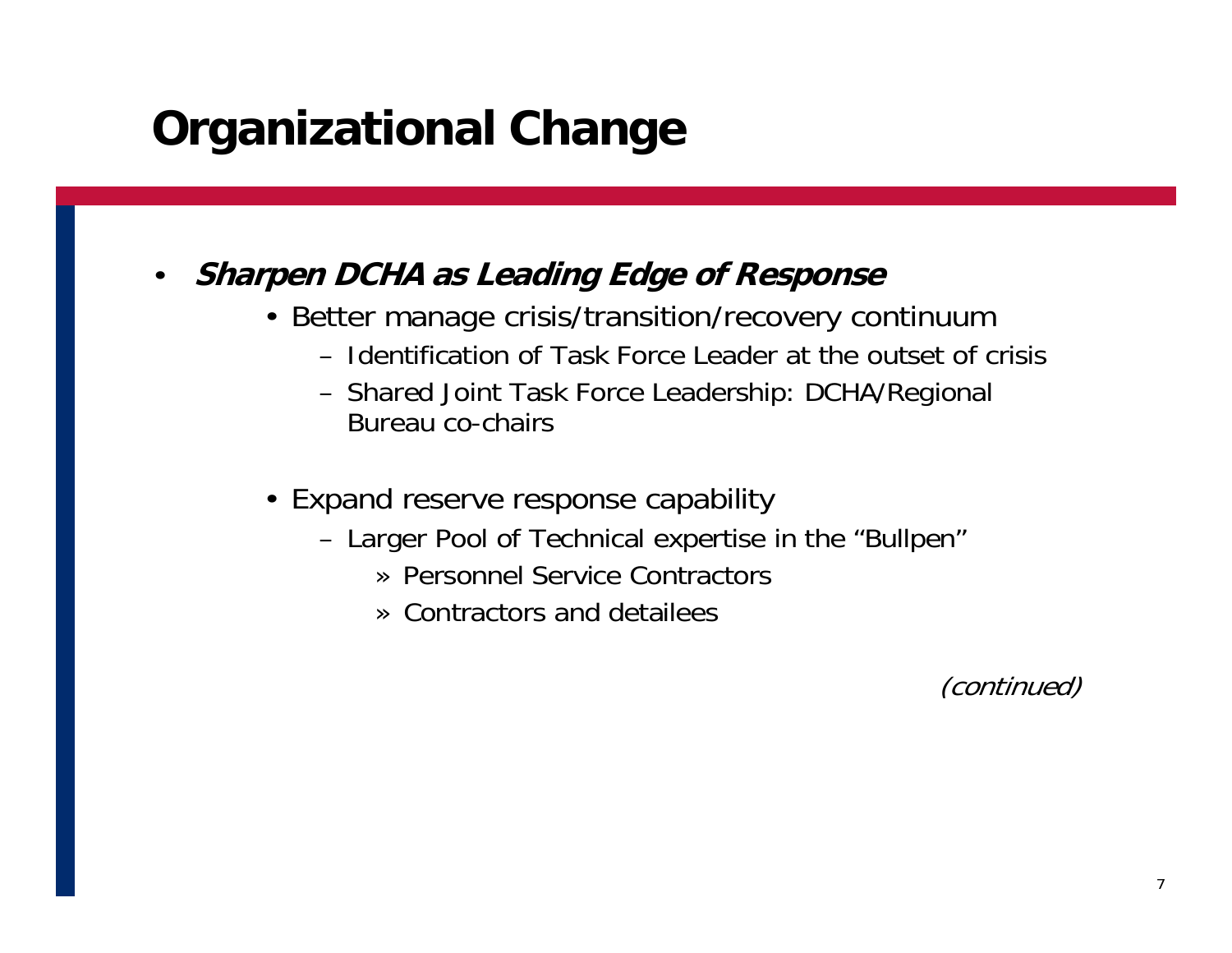### **Organizational Change**

#### • **Sharpen DCHA as Leading Edge of Response**  (continued)

- Improve USAID-Military Interface
	- Better coordination of USAID-DOD relationship (training, conferences, details)
	- Lead operational planning unit for complex emergencies
	- Build a common structure for working with each field combatant command
- • Better integrate Global and Regional Bureau staff in crisis response
- Recruit, train and deploy a "new" cadre of officers Crisis, Stabilization and Governance Officers